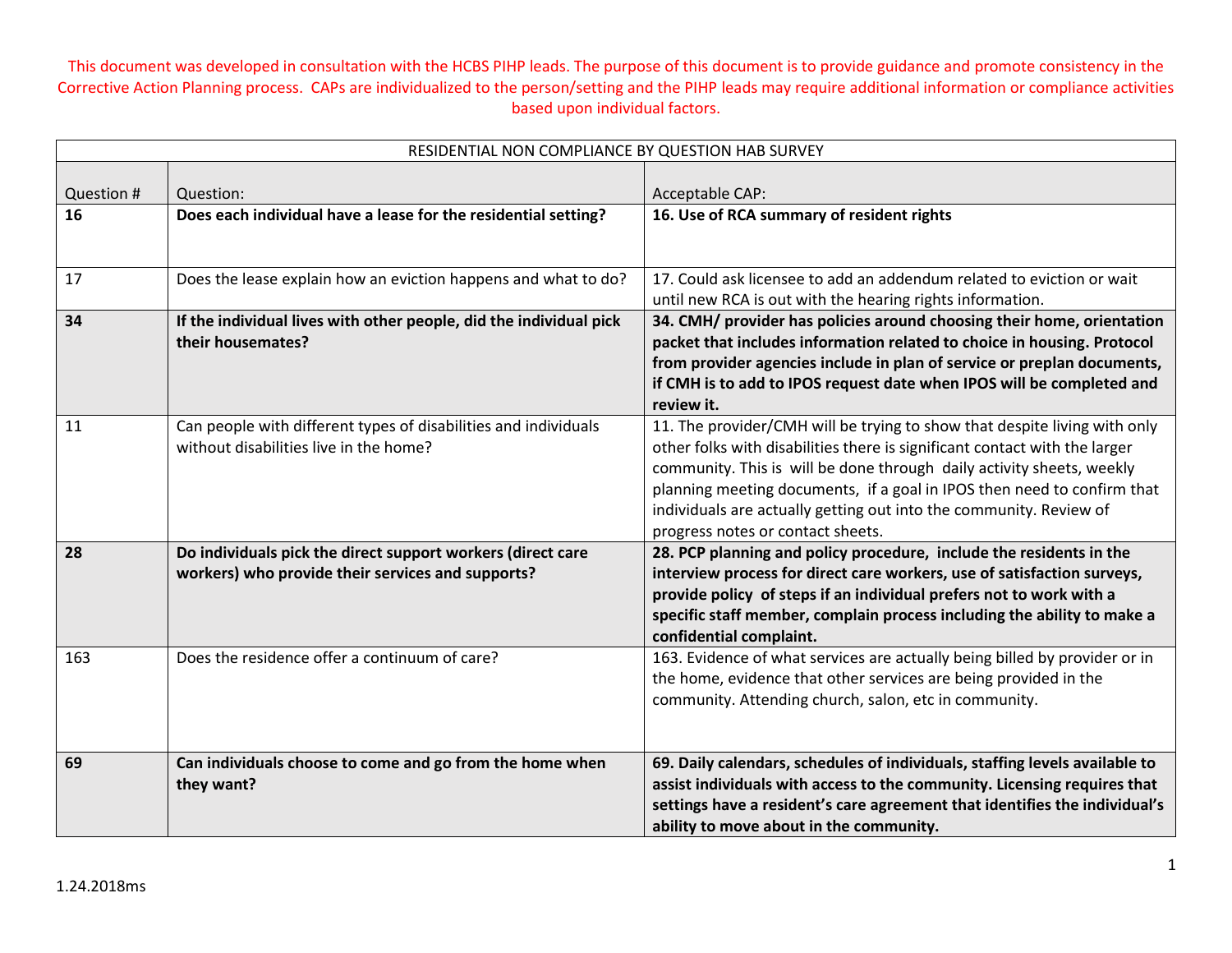| Question # | Question:                                                                                | Acceptable CAP:                                                                                                                                                                                                                                                                                                      |
|------------|------------------------------------------------------------------------------------------|----------------------------------------------------------------------------------------------------------------------------------------------------------------------------------------------------------------------------------------------------------------------------------------------------------------------|
| 38         | Can individuals close and lock their bedroom door?                                       | 38. Proof that lock has been installed on individual's bedroom door, such<br>as attestation from supports coordinator, PCP for modification. Policies<br>and procedures for access to keys to the resident's doors, master keys,<br>back up keys etc.                                                                |
| 37         | If the individual lives with other people, did the individual pick<br>their roommate(s)? | 37. Orientation, interview activities prior to moving in, CMH policies,<br>and protocols re how individual choose their setting.                                                                                                                                                                                     |
| 41         | Can individuals close and lock their bathroom door?                                      | 41. Site review to verify, SC attestation                                                                                                                                                                                                                                                                            |
| 27         | Do individuals pick the agency who provides their residential<br>services and supports?  | 27. Documentation regarding other settings considered, immediate<br>compliance- progress notes from SC about conversation with<br>individuals. Case manager note<br>Ongoing; Survey with improved records of individual's being<br>interviewed for the survey.                                                       |
| 22         | Do individuals have access to their personal funds?                                      | 22. Policy and process for allowing individuals access on demand.<br>Interview individual.                                                                                                                                                                                                                           |
| 14         | Does the residence allow friends and family to visit without<br>rules on hours or times? | 14. Policies, restrictions are removed-evidence of this.                                                                                                                                                                                                                                                             |
| 33         | Did the individual choose to live at this residential setting?                           | 33. CMH/ provider has policies around choosing their home, orientation<br>packet that includes information related to choice in housing . Protocol<br>from provider agencies include in plan of service or preplan documents, if<br>CMH is to add to IPOS request date when IPOS will be completed and<br>review it. |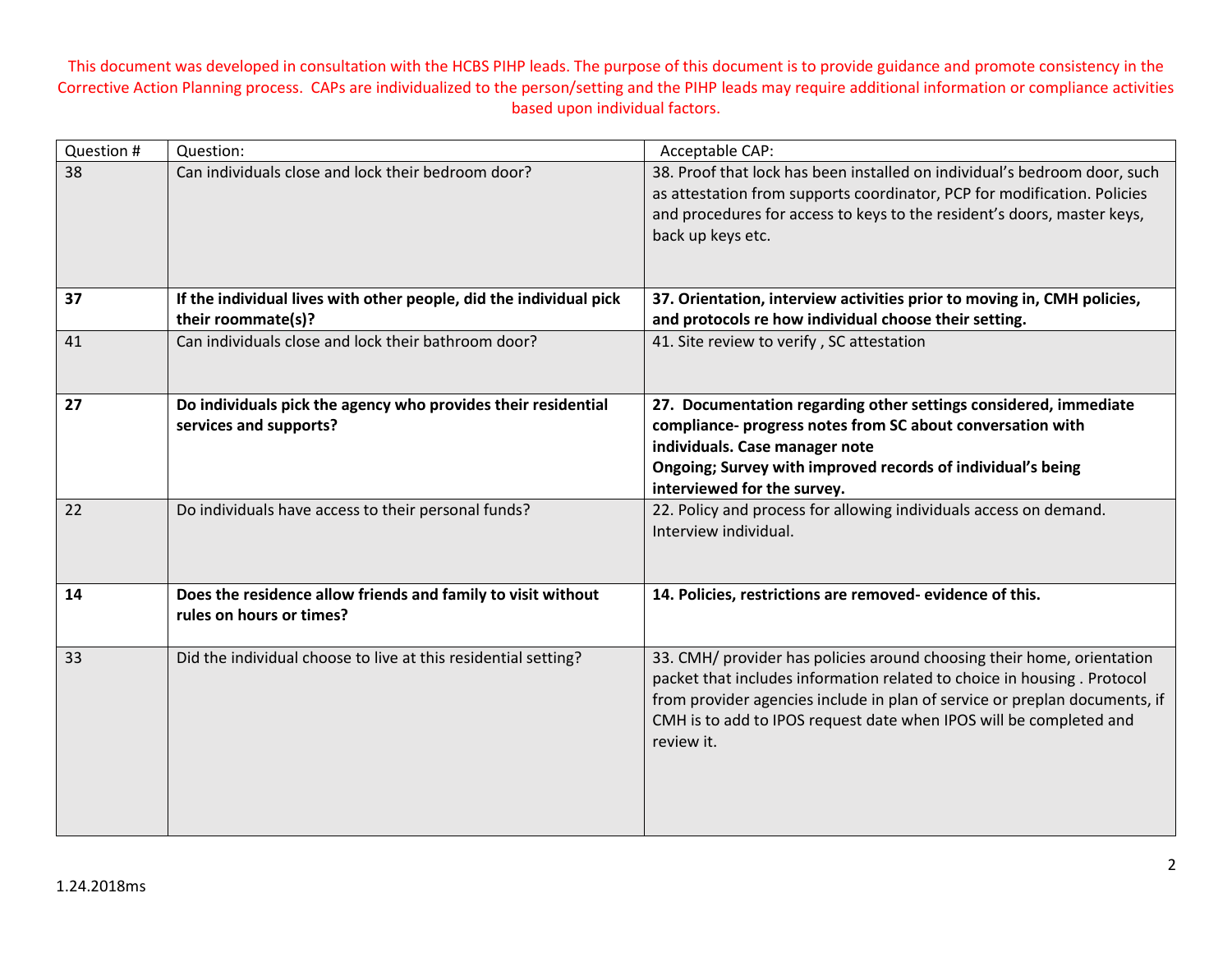| Question # | Question:                                                                                                                                                            | Acceptable CAP:                                                                                                                                                                                                                                              |
|------------|----------------------------------------------------------------------------------------------------------------------------------------------------------------------|--------------------------------------------------------------------------------------------------------------------------------------------------------------------------------------------------------------------------------------------------------------|
| 61         | Can individuals access the laundry area at any time?                                                                                                                 | 61. Evidence of policies and procedures that address individualized<br>access to laundry as desired.                                                                                                                                                         |
| 73.        | Is the home free of gates, locked doors, or other ways to block<br>individuals from entering or exiting certain areas of their home?                                 | 73. Removal or barriers, with verification, attestation of SC. Policies that<br>prohibit the use of gates, barriers etc.                                                                                                                                     |
| 60         | Do individuals have full access to the laundry area?                                                                                                                 | Attestation that there is no lock on doors and that there is access to the<br>room by SC. Policies in the setting that require access for residents.                                                                                                         |
| 32         | Did the individual have choices of where to live?                                                                                                                    | 32. Documentation regarding other settings considered, immediate<br>compliance- progress notes from SC about conversation with individuals.<br>Case manager note. Ongoing; Survey with improved records of<br>individual's being interviewed for the survey. |
| 70         | Can individuals move inside and outside the home when they<br>want?                                                                                                  |                                                                                                                                                                                                                                                              |
| 55         | Do individuals (with or without supports) arrange and control<br>their personal schedule of daily appointments and activities (e.g.<br>personal care, events, etc.)? | Prove that policy and practice is in place that allows choice in their daily<br>schedule. If person is unable to voice this, then they are consulting with<br>their SC and it is included in their IPOS. An active schedule is being used.                   |
| 47         | Do individuals have access to food at any time?                                                                                                                      | Evidence that there are no locks (attestation, SC or direct observation) on<br>doors and that there is food available. There is a policy that individuals<br>are allowed to eat as they choose.                                                              |
| 57         | Can individuals access the kitchen at any time?                                                                                                                      | Evidence of the assessment if restriction is present-Policy that there is an<br>accessible kitchen, eyes on the behavior treatment plans for those with<br>restrictions.                                                                                     |
| 56         | Do individuals have full access to the kitchen?                                                                                                                      | Evidence of the assessment if restriction is present-Policy that there is an<br>accessible kitchen, eyes on the behavior treatment plans for those with<br>restrictions.                                                                                     |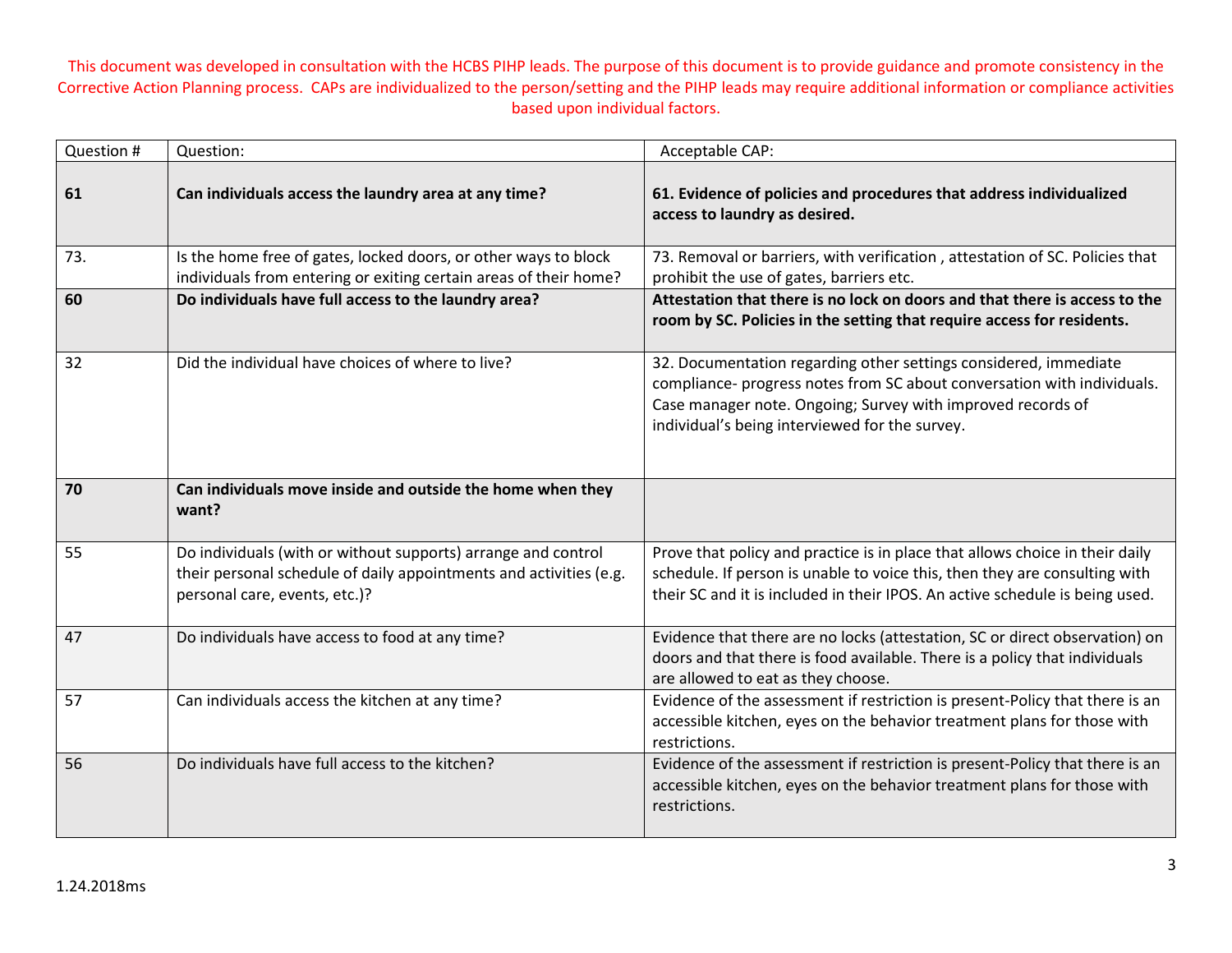| Question # | Question:                                                                                | Acceptable CAP:                                                                          |
|------------|------------------------------------------------------------------------------------------|------------------------------------------------------------------------------------------|
| 18         | Have individuals been provided with information on how to                                | Documentation in their annual paperwork. Pre-plan documentation                          |
|            | request new housing?                                                                     | supporting other housing options.                                                        |
|            |                                                                                          |                                                                                          |
|            |                                                                                          |                                                                                          |
|            |                                                                                          |                                                                                          |
| Question # | Question:                                                                                |                                                                                          |
| 66         | Has the individual agreed to the rules for accessing common                              | If there is a restriction, it would need to be documented in the IPOS.                   |
|            | areas in the home in the individual's Person Centered Plan?                              | Policy addressing rules for instance 'uninhabitable space'.                              |
| 44         | Can individuals choose what they eat?                                                    | Policy that addresses that individuals should have menu planning                         |
|            |                                                                                          | available.                                                                               |
| 19         | Is information about filing a complaint posted in a way the                              | Easy Accessible                                                                          |
|            | individual can understand and use?                                                       |                                                                                          |
|            |                                                                                          |                                                                                          |
| 29         | Can individuals change their services and supports as they wish?                         | PCP, pre planning, specific list of providers that were given.                           |
|            |                                                                                          |                                                                                          |
| 53         | Is the inside of the residence free from cameras, visual monitors,<br>or audio monitors? | As long as it's not being recorded and is in public space. Also, needs to be<br>in Plan. |
|            |                                                                                          |                                                                                          |
| 30         | Are individuals allowed to participate in legal activities, for                          | Access to the community. A policy that allows people into the community                  |
|            | example voting in public elections if they are 18 years or older,                        | during times of voting.                                                                  |
|            | drinking alcohol if they are 21 years or older?                                          | Make individualized and if there is restriction it would need to involve                 |
|            |                                                                                          | BTRC/IPOS.                                                                               |
|            |                                                                                          | Weapons: legacy- if it's in policy its ok to restrict. If it's a new policy and          |
|            |                                                                                          | make sure all agree it's acceptable. Or handle on individual basis.                      |
|            | Have individuals agreed to the rules on food access in their                             | Looking at the plan. Policy in the home that they choose when and where                  |
| 48         | Person Centered Plans?                                                                   | to eat.                                                                                  |
| 50         | Do individuals have access to a communication device?                                    |                                                                                          |
|            |                                                                                          | Attestation, policy.                                                                     |
| 21         | Do the staff talk about individuals' personal issues in private?                         | Privacy training, policy, employee handbook. HIPPA training.                             |
|            |                                                                                          |                                                                                          |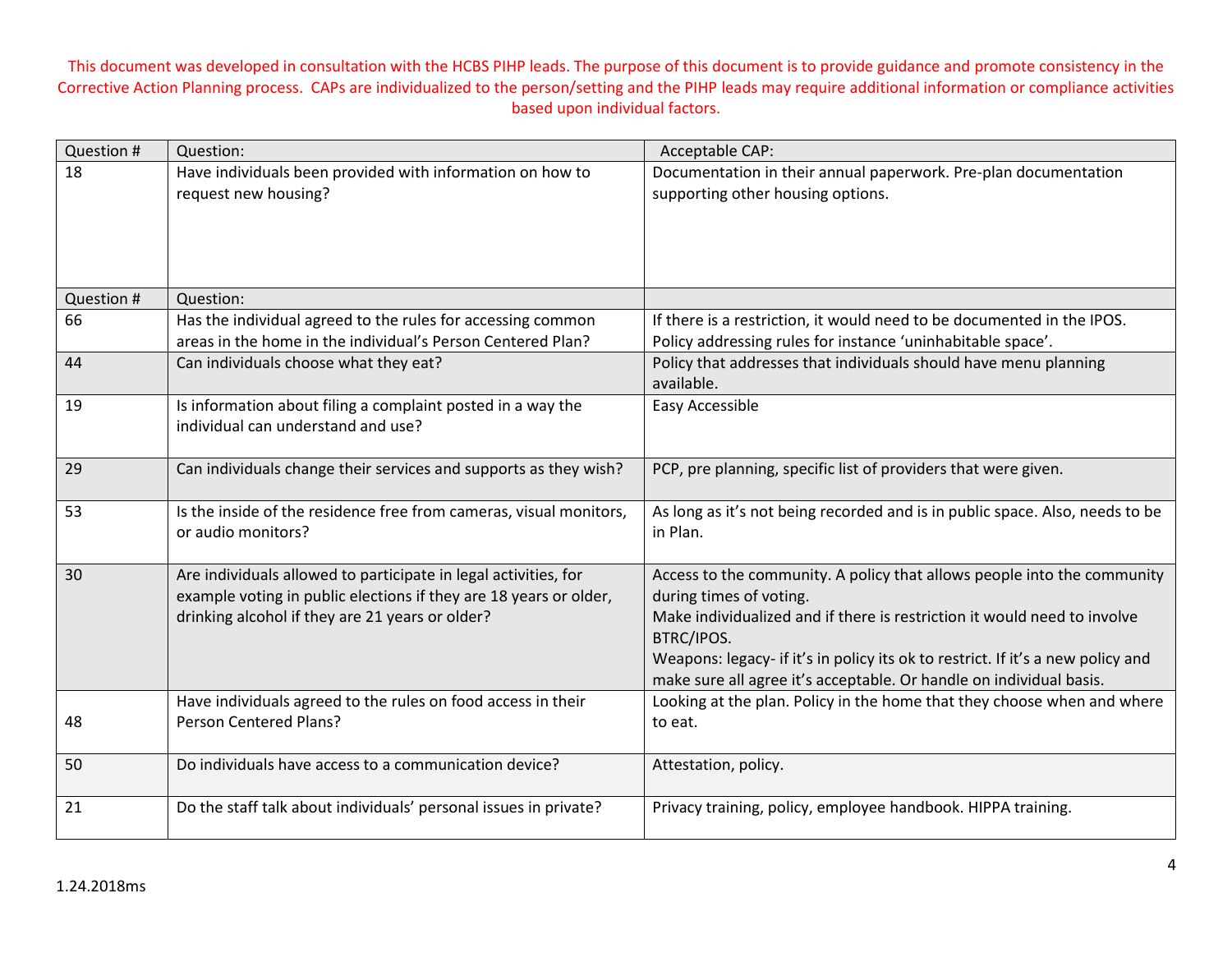| Question # | Question:                                                                                                                                           | Acceptable CAP:                                                                        |
|------------|-----------------------------------------------------------------------------------------------------------------------------------------------------|----------------------------------------------------------------------------------------|
| 45         | Have individuals agreed to the rules on food in their Person<br>Centered Plan?                                                                      |                                                                                        |
| 78         | Do the staff talk about individuals' personal issues in private?                                                                                    |                                                                                        |
| 71.        | Is the home physically accessible to all individuals? For example<br>does the home have grab bars, shower chairs, or wheelchair<br>ramps if needed? | Attestation from CMHSP, eyes on.                                                       |
| 75         | Is accessible transportation available for individuals to make trips<br>to the community?                                                           | Policy<br>Local transportation systems imported into their IPOS<br>Daily activity logs |
| 76         | If public transit is limited or unavailable, do individuals have<br>another way to access the community?                                            | Policy<br>Local transportation systems imported into their IPOS<br>Daily activity logs |
| 43         | Questions with 38 or less non-compliant responses<br>Do staff ask before entering individuals' living areas (bedroom,<br>bathroom)? 38              | Privacy training, policy, employee handbook. HIPPA training.<br>Direct observation.    |
| 49         | Can individuals choose what clothes to wear? 31                                                                                                     | Policy, staff training.                                                                |
| 51         | Can the individual use the communication device in a private<br>place? 29                                                                           | Privacy training, policy, employee handbook. HIPPA training.<br>Direct observation.    |
| 65         | Can individuals access the bathroom at any time? 28                                                                                                 | Privacy training, policy, employee handbook. HIPPA training.<br>Direct observation.    |
| 64         | Do individuals have full access to the bathroom? 27                                                                                                 | Restriction should be documented in IPOS.                                              |
| 58         | Do individuals have full access to the dining area? 23                                                                                              | Restriction should be documented in IPOS.                                              |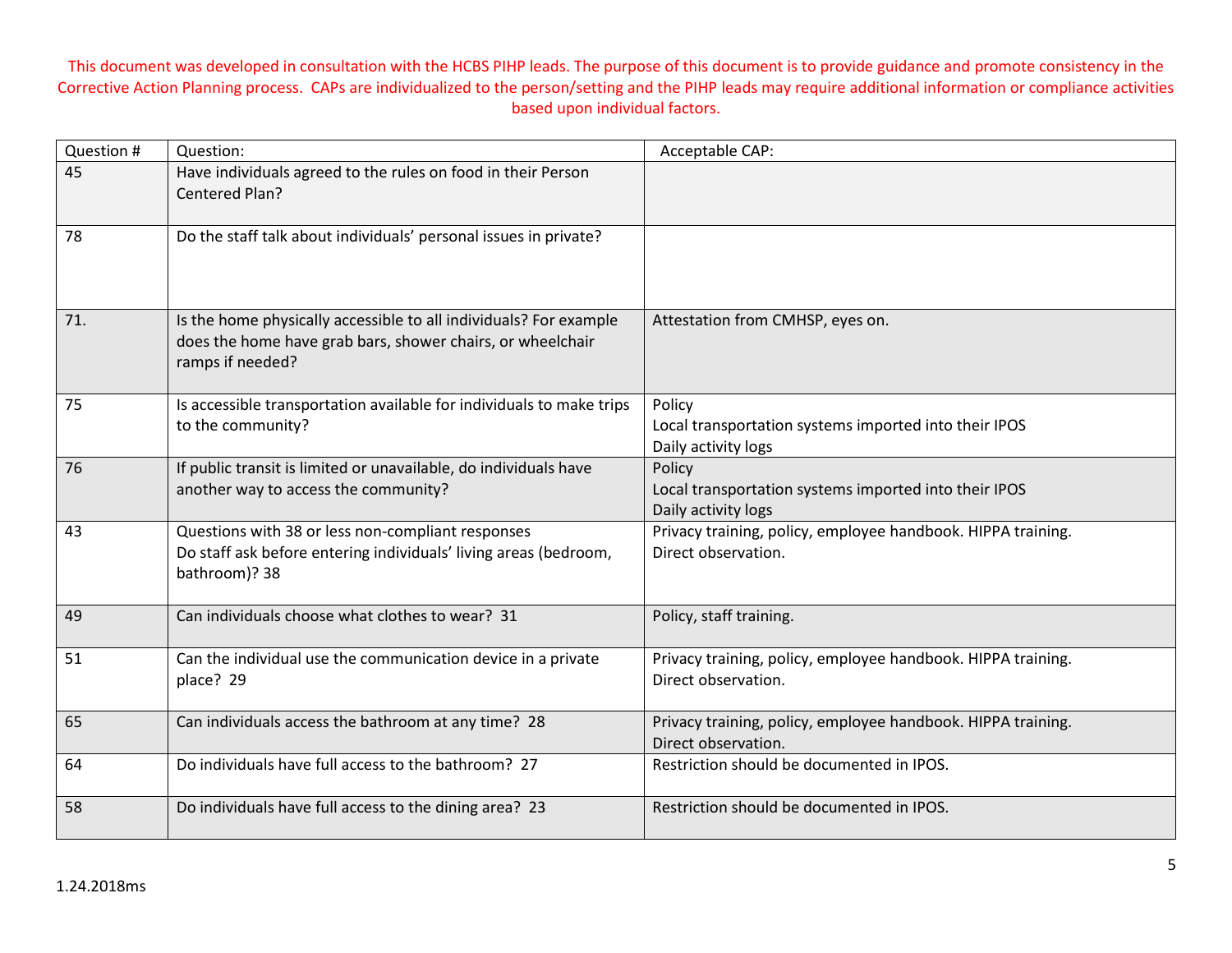| Question # | Question:                                                                                        | Acceptable CAP:                           |
|------------|--------------------------------------------------------------------------------------------------|-------------------------------------------|
| 13         | Do individuals live and/or receive services and supports in a                                    | Weekly planning meetings                  |
|            | setting where there is regular (more than once per week)                                         | Daily log                                 |
|            | opportunity for contact with people not receiving services (e.g.                                 |                                           |
|            | visitors who are friends, family members, others in the larger<br>neighborhood or community)? 21 |                                           |
|            |                                                                                                  |                                           |
|            |                                                                                                  | Restriction should be documented in IPOS. |
| 59         | Can individuals access the dining areas at any time? 20                                          |                                           |
|            |                                                                                                  |                                           |
| 68         | Is there space within the home for individuals to meet with                                      |                                           |
|            | visitors and have private conversations? 16                                                      |                                           |
|            |                                                                                                  |                                           |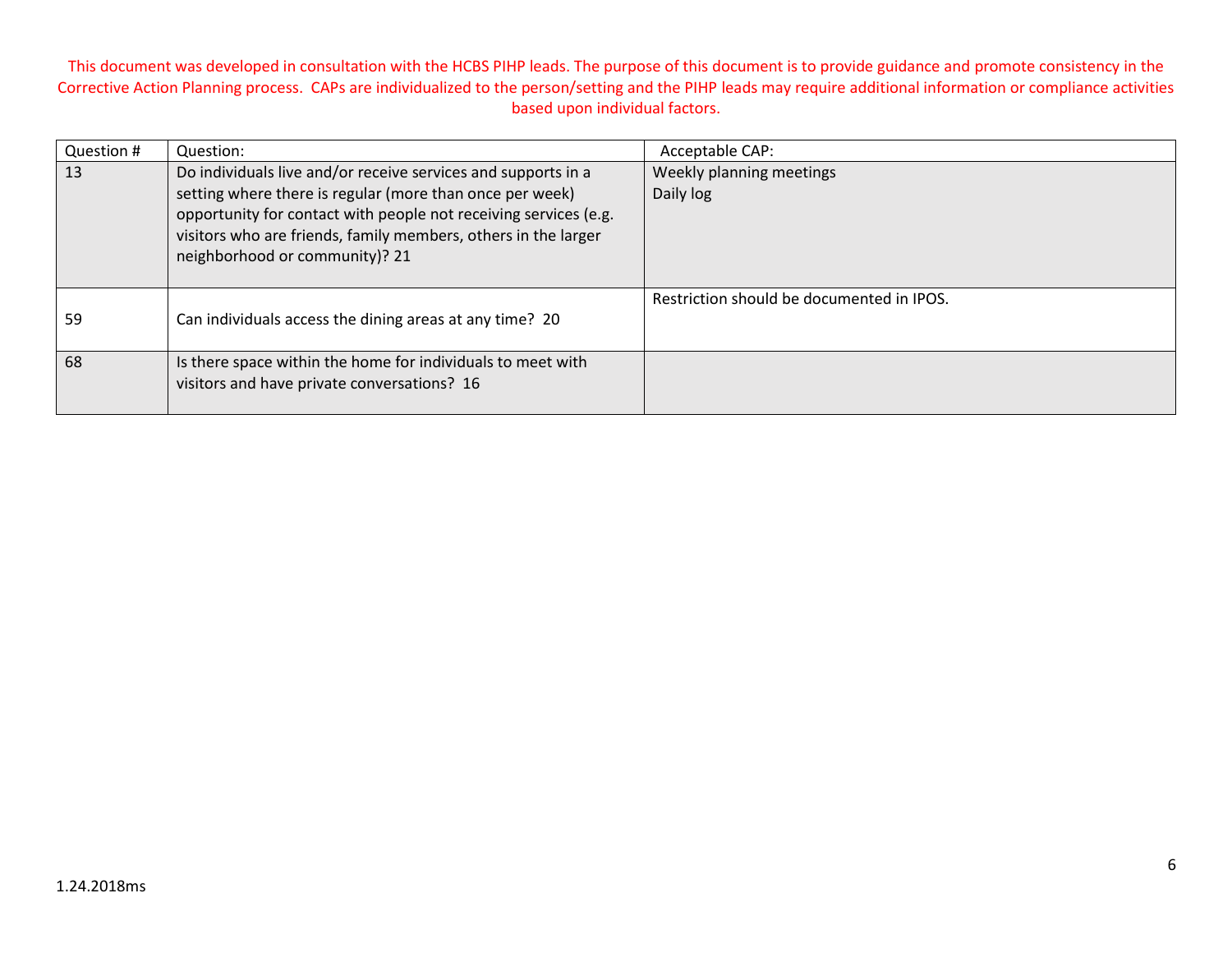| NON-RESIDENTIAL NON COMPLIANCE BY QUESTION HAB SURVEY |                                                                    |                                                                          |
|-------------------------------------------------------|--------------------------------------------------------------------|--------------------------------------------------------------------------|
| Question                                              |                                                                    |                                                                          |
| Number                                                | Question                                                           | Acceptable CAP response                                                  |
| 5                                                     | Did the individual pick the agency who provides their non-         | Documentation regarding other settings considered, immediate             |
|                                                       | residential services and supports?                                 | compliance- progress notes from SC about conversation with               |
|                                                       |                                                                    | individuals. Case manager note                                           |
|                                                       |                                                                    | Ongoing; Survey with improved records of individual's being              |
|                                                       |                                                                    | interviewed for the survey.                                              |
| $\overline{7}$                                        | Where is this service provided?                                    | Show interaction with broader community.                                 |
| 8.                                                    | Are the services for this non-residential provider located outside | The provider/ CMH will be trying to show that despite working with       |
|                                                       | of the same building, off the grounds of, and disconnected from a  | only other folks with disabilities there is significant contact with the |
|                                                       | hospital, nursing home, Intermediate Care Facility for Individuals | larger community. This is will be done through daily activity sheets,    |
|                                                       | with Intellectual Disabilities (ICF/IID), or Institute for Mental  | weekly planning meeting documents, if a goal in IPOS then need to        |
|                                                       | Disease (IMD)?                                                     | confirm that individuals are actually getting out into the community.    |
|                                                       |                                                                    | Review of progress notes or contact sheets.                              |
| 9                                                     | Is this paid or unpaid work?                                       | Evidence of payment/paycheck                                             |
| 10                                                    | Do individuals have access to their personal funds?                | Policy and process for allowing individuals access on demand. Interview  |
|                                                       |                                                                    | individual.                                                              |
|                                                       |                                                                    |                                                                          |
| 12                                                    | Does the employment setting allow individuals schedule their       | Policy and process for allowing individuals to develop their own         |
|                                                       | work hours or days similar to their co-workers who do not have     | schedules consistent with others in the setting without disabilities     |
|                                                       | disabilities?                                                      | <b>Interview individual</b>                                              |
| 13                                                    | Does the employment setting allow individuals to schedule their    | Policy and process for allowing individuals to develop their own         |
|                                                       | breaks and/or lunch times similar to your co- workers who do not   | schedules consistent with others in the setting without disabilities     |
|                                                       | have disabilities?                                                 | Interview individual                                                     |
|                                                       |                                                                    |                                                                          |
|                                                       |                                                                    |                                                                          |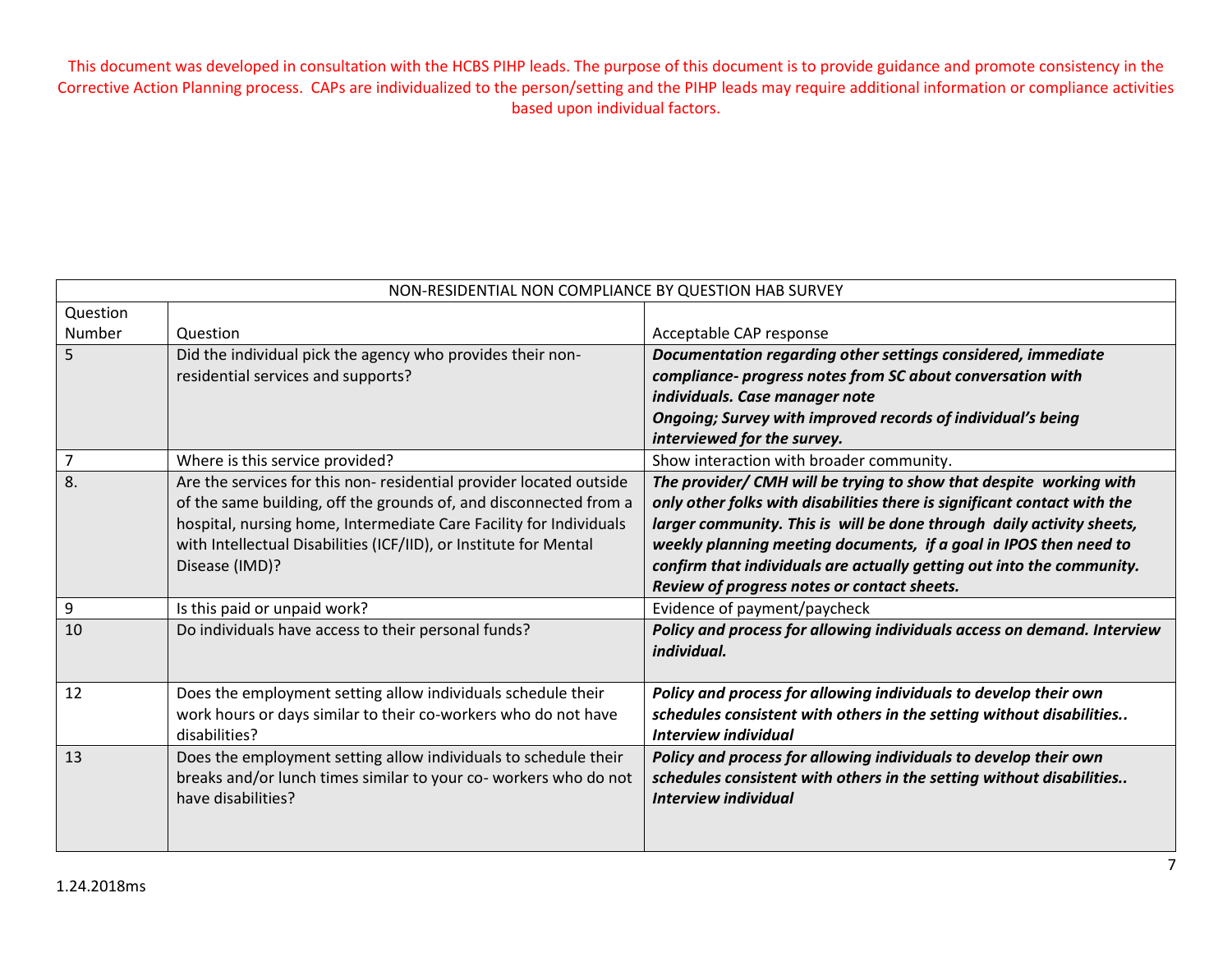| Question # | Question:                                                                                                             | Acceptable CAP:                                                                                                                             |
|------------|-----------------------------------------------------------------------------------------------------------------------|---------------------------------------------------------------------------------------------------------------------------------------------|
| 15         | Do individuals perform tasks similar to co-workers who do not                                                         | Policy and process for allowing individuals to have input into the tasks                                                                    |
|            | have disabilities?                                                                                                    | they perform consistent with others in the setting without disabilities.                                                                    |
|            |                                                                                                                       | Interview individual                                                                                                                        |
| 16         | When providing non-residential supports, do individuals interact                                                      | The provider/ CMH will be trying to show that despite living with only                                                                      |
|            | with others who do not have disabilities?                                                                             | other folks with disabilities there is significant contact with the larger                                                                  |
|            |                                                                                                                       | community. This is will be done through daily activity sheets, weekly<br>planning meeting documents, if a goal in IPOS then need to confirm |
|            |                                                                                                                       | that individuals are actually getting out into the community. Review of                                                                     |
|            |                                                                                                                       | progress notes or contact sheets.                                                                                                           |
| 17         | When providing non-residential supports, do individuals contact                                                       | The provider/ CMH will be trying to show that despite living with only                                                                      |
|            | or connect with individuals from the community/public?                                                                | other folks with disabilities there is significant contact with the larger                                                                  |
|            |                                                                                                                       | community. This is will be done through daily activity sheets, weekly                                                                       |
|            |                                                                                                                       | planning meeting documents, if a goal in IPOS then need to confirm                                                                          |
|            |                                                                                                                       | that individuals are actually getting out into the community. Review of<br>progress notes or contact sheets.                                |
| 18(3)      | Do individuals who need personal assistance at work receive this                                                      | Policies, training, interview participant                                                                                                   |
|            | support in a private, appropriate place?                                                                              |                                                                                                                                             |
| 19         | Can individuals schedule their volunteer hours or days similar to                                                     | Policy and process for allowing individuals to develop their own                                                                            |
|            | other volunteers who do not have disabilities?                                                                        | schedules consistent with others in the setting without disabilities                                                                        |
|            |                                                                                                                       | <b>Interview individual</b>                                                                                                                 |
| 20         | Can individuals schedule their breaks and or lunch times similar<br>to other volunteers who do not have disabilities? | Policy and process for allowing individuals to develop their own                                                                            |
|            |                                                                                                                       | schedules consistent with others in the setting without disabilities<br>Interview individual                                                |
| 21(8)      | Do individuals do tasks similar to other volunteers who do not                                                        | Policy and process for allowing individuals to have input into the tasks                                                                    |
|            | have disabilities?                                                                                                    | they perform consistent with others in the setting without disabilities                                                                     |
|            |                                                                                                                       | <b>Interview individual</b>                                                                                                                 |
| 25         | Is accessible transportation available for individuals to make trips                                                  | Policy                                                                                                                                      |
|            | to the community?                                                                                                     | Local transportation systems imported into their IPOS                                                                                       |
|            |                                                                                                                       | Daily activity logs                                                                                                                         |
| 26         | If public transit is limited or unavailable, do individuals have<br>another way to access the community?              | Policy<br>Local transportation systems imported into their IPOS                                                                             |
|            |                                                                                                                       | Daily activity logs                                                                                                                         |